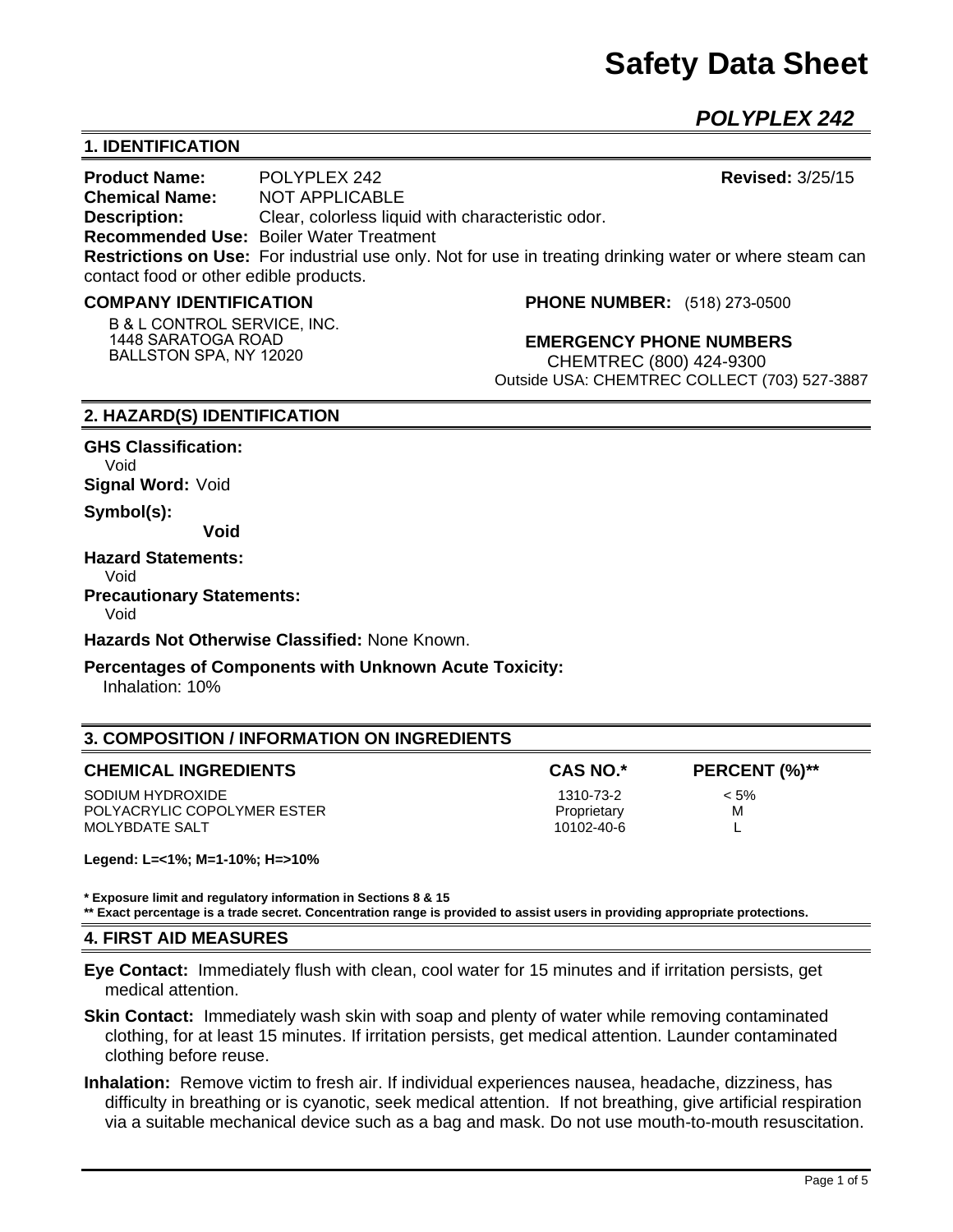- **Ingestion:** Do not induce vomiting. Rinse mouth with copious quantities of water first and get immediate medical attention. Drink several glasses of water. Never give anything by mouth to an unconscious person. If vomiting occurs, keep airways clear.
- **Note to Physician:** There is no specific antidote. Treatment of overexposure should be directed at the control of symptoms and the clinical condition of the patient. Aspiration may cause lung damage. Probable mucosal damage may contraindicate the use of gastric lavage.

## **Most Important Symptoms/Effects:**

**Eye Contact:** Product is not expected to be an eye irritant.

- **Skin Contact:** Normally not an irritant. Avoid direct contact, prolonged or repeated contact with skin may cause irritation.
- **Inhalation:** Not expected to be harmful or irritating if inhaled.
- **Ingestion:** May be mildly toxic. May cause gastrointestinal irritation. Do not take internally. May cause nausea, vomiting, and/or diarrhea.
- **Indication of Immediate Medical Attention and Special Treatment, if Necessary:** Other than acute, none known. See section 11 for toxicological information.

## **5. FIRE FIGHTING MEASURES**

**Suitable (and Unsuitable) Extinguishing Media:** Any media suitable for the surrounding fire.

- **Specific Hazards Arising from the Chemical:** Product may be irritating to the eyes, skin, and respiratory system. Closed containers may rupture (due to buildup of pressure) when exposed to extreme heat. If evaporated to dryness, some product residuals may burn. Thermal decomposition may release oxides of carbon and nitrogen.
- **Special Protective Equipment and Precautions for Fire-Fighters:** Wear self-contained breathing apparatus and full turn-out gear. Approach fire from upwind direction. If possible, move containers away from fire. Cool fire exposed containers with water spray. If containers rupture or leak, product may evolve irritating or toxic gas under extreme heat. Contain runoff.

# **6. ACCIDENTAL RELEASE MEASURES**

## **Spill Containment and Clean-up Instructions:**

Wear suitable protective equipment found in section 8. Small spills may be flushed with copious quantities of water, preferably to a sanitary sewer or waste treatment facility. Larger spills may be absorbed in sawdust or other absorbent and sweepings disposed of in an approved landfill. The area may then be flushed with copious quantities of water. Floor may be slippery; use care to avoid falling. Avoid release of this product into the environment to prevent contamination of soil, sewers, natural waterways and/or groundwater. See Section 12 for Ecological Information.

# **7. HANDLING AND STORAGE**

## **Handling and Storage:**

Store in a cool, dry, well ventilated area, between 10°C and 49°C. Keep containers tightly closed when not in use and follow all recommended safety precautions when handling the material. Keep out of sun and away from heat or open flame. Keep away from incompatible materials. See Section 10 for incompatible materials.

# **8. EXPOSURE CONTROL / PERSONAL PROTECTION**

**Engineering Controls:** General ventilation expected to be satisfactory

# **PERSONAL PROTECTION EQUIPMENT**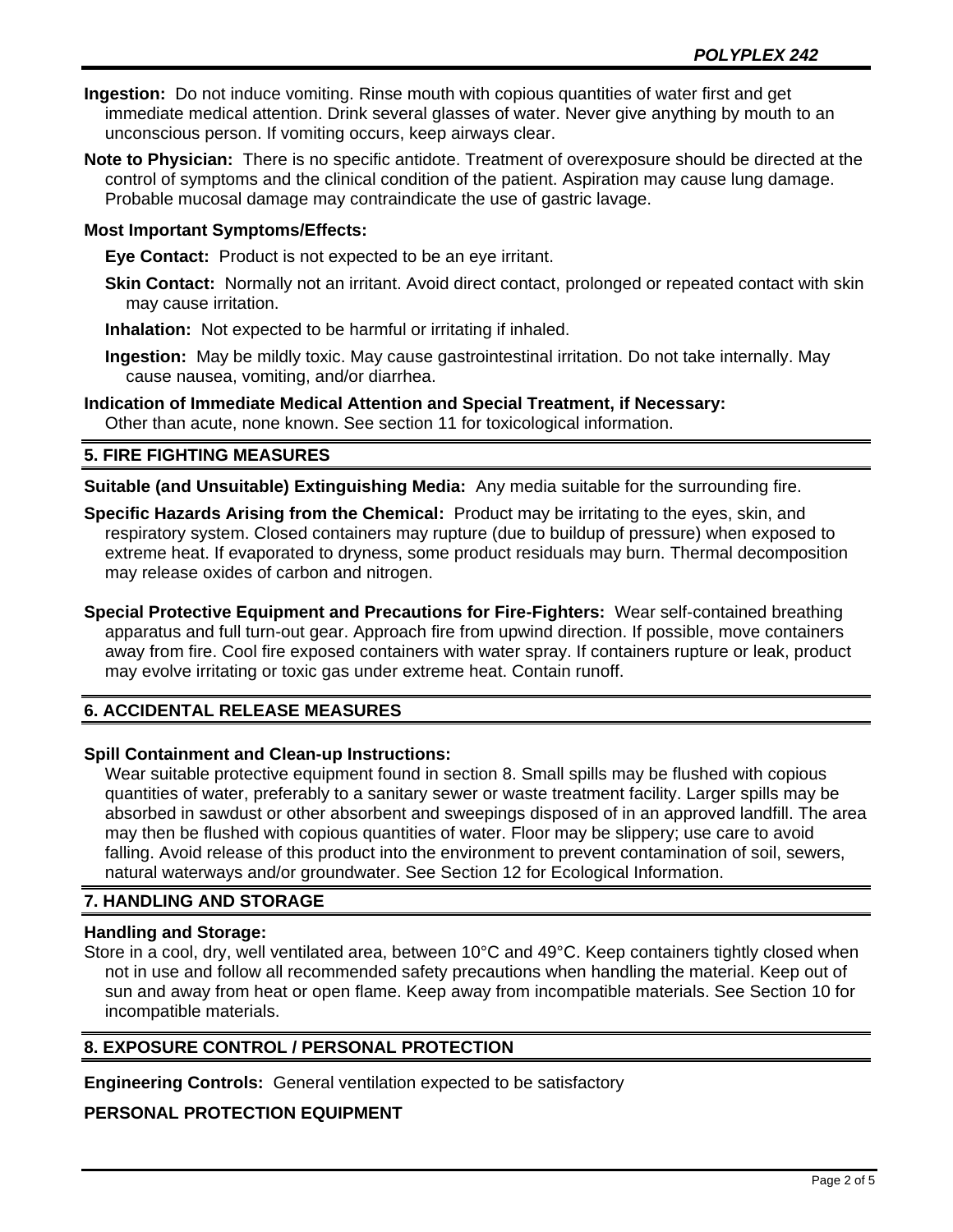**Respiratory:** Not normally required if good ventilation is maintained. Otherwise, wear self-contained breathing apparatus

**Eyes and Face:** Chemical splash goggles or face shield/goggle combination

**Hands and Skin:** Chemical resistant rubber, neoprene latex or PVC

**Other Protective Equipment:** Eyewash station and safety shower in area of use. Rubber apron and boots are also recommended where workers will be handling the product.

#### **EXPOSURE GUIDELINES**

#### **Exposure Limits:**

| <b>COMPONENT</b> | TI V                     |
|------------------|--------------------------|
| SODIUM HYDROXIDE | 2mg/m <sup>3</sup> /15M  |
| MOLYBDATE SALT   | 5 mg/m <sup>3</sup> (Mo) |

## **9. PHYSICAL AND CHEMICAL PROPERTIES**

| <b>Appearance and Odor:</b>         | Clear, colorless liquid with characteristic odor. |                                        |                        |
|-------------------------------------|---------------------------------------------------|----------------------------------------|------------------------|
| <b>Odor Threshold:</b>              | N.D.                                              | <b>Vapor Pressure:</b>                 | N.D.                   |
| pH (undiluted):                     | $8.0 - 8.5$                                       | <b>Vapor Density:</b>                  | ا>                     |
| <b>Freeze Point:</b>                | $<$ 0°C (32°F)                                    | Specific Gravity(@22°C):               | 1.022-1.032            |
| <b>Boiling Point:</b>               | $>100^{\circ}$ C (212°F)                          | <b>Solubility in Water:</b>            | Complete               |
| <b>Flash Point:</b>                 | None                                              | <b>Partition Coefficient:</b>          | N.D. (n-octanol/water) |
|                                     |                                                   | <b>Auto-Ignition Temperature:</b>      | N.D.                   |
| <b>Evaporation Rate:</b>            | 1.0                                               | <b>Decomposition Temperature: N.D.</b> |                        |
| Flammability (solid, gas): No       |                                                   | <b>Viscosity:</b>                      | N.D.                   |
| Flammable Limits in Air: LFL - N.A. |                                                   |                                        |                        |
|                                     | $UFL - N.A.$                                      |                                        |                        |

## **10. STABILITY AND REACTIVITY**

**Reactivity:** Not normally reactive at normal temperatures and pressure.

**Chemical Stability:** Stable under normal conditions

**Possibility of Hazardous Reactions:** Will not occur under normal conditions.

**Conditions to Avoid:** Avoid excessive heat, sparks or open flames.

**Incompatible Materials:** Concentrated acids or oxidizing agents.

**Hazardous Decomposition Products:** Thermal decomposition may release oxides of carbon and nitrogen.

# **11. TOXICOLOGICAL INFORMATION**

**Ingestion Testing:** Rat, LD50: > 5,000 mg/kg\*

**Skin Testing:** Rabbit, LD50: > 5,000 mg/kg\*

**Inhalation Testing:** None established for this product.

\*Calculated based on GHS acute toxicity formula.

# **CHRONIC TOXICITY DATA**

**Sensitization Testing:** None established for this product.

**Other Testing:** None established for this product.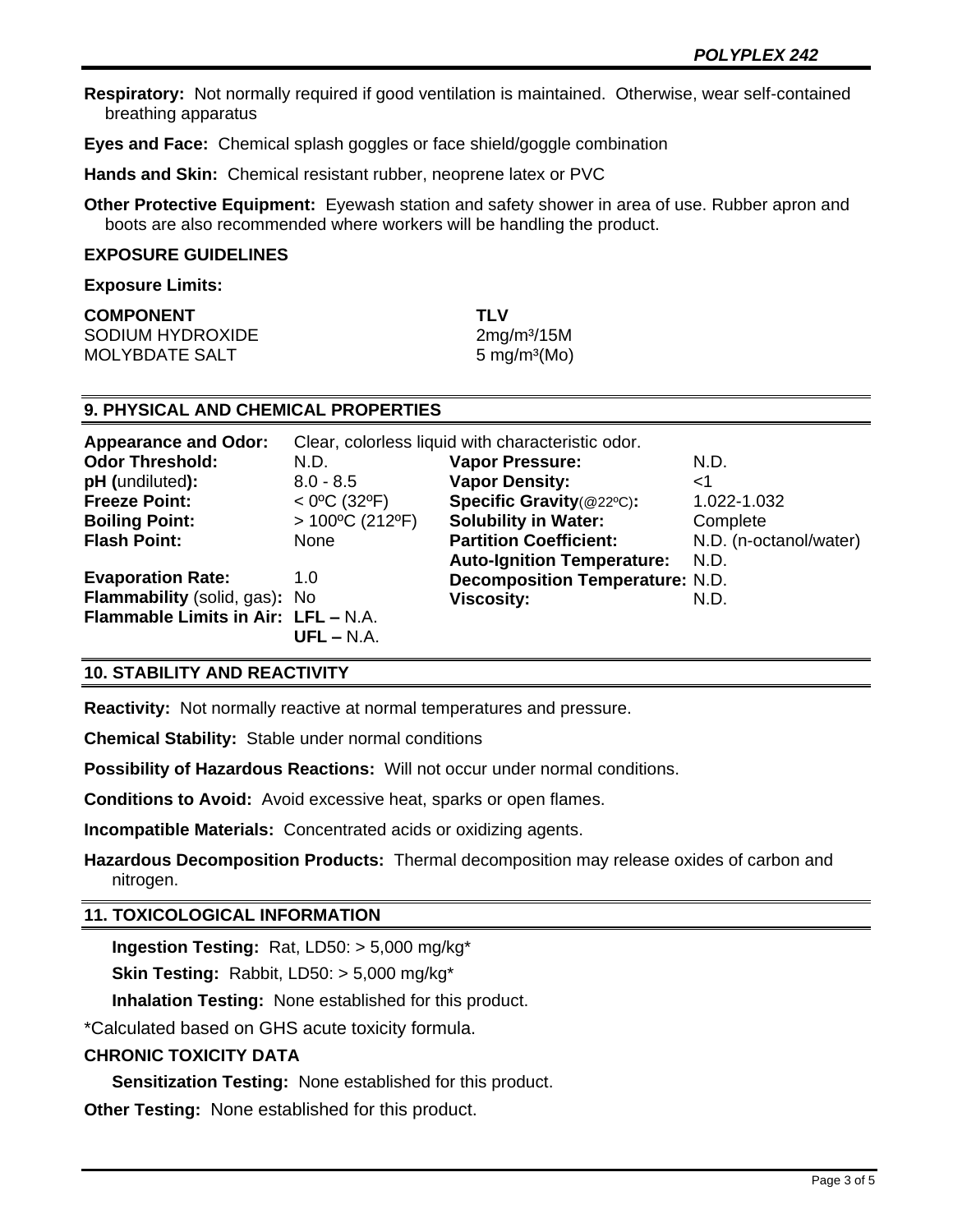**Routes of Exposure:** Eyes, Ingestion, Inhalation, Skin.

**Eye Contact:** Product is not expected to be an eye irritant.

**Skin Contact:** Normally not an irritant. Avoid direct contact, prolonged or repeated contact with skin may cause irritation.

**Inhalation:** Not expected to be harmful or irritating if inhaled.

**Ingestion:** May be mildly toxic. May cause gastrointestinal irritation. Do not take internally. May cause nausea, vomiting, and/or diarrhea.

**Medical Conditions Aggravated by Exposure:** None known.

**Chronic Effects from Repeated Overexposure:** Other than short term effects, none established.

## **12. ECOLOGICAL INFORMATION**

## **Aquatic Toxicity Data:**

 Invertebrate: Daphnia magna, EC50/48hr: > 1,000 mg/l\* Fish: Rainbow trout, LC50/96hr: > 1,000 mg/l\* \*Calculated based on GHS acute aquatic toxicity formula.

**Product Fate Data:** None established for this product.

**Biodegradation Data:** None established for this product.

## **13. DISPOSAL CONSIDERATIONS**

**Waste Disposal:** Dispose of in accordance with local, regional, national and international regulations. Contact the Hazardous Waste representative at the nearest EPA Regional Office for guidance. Container Disposal: Triple rinse container (or equivalent) promptly after emptying and offer for reconditioning if appropriate. Empty the rinsate into application equipment or a mix tank or store rinsate for later use or disposal.

## **14. TRANSPORT INFORMATION**

# **US DEPARTMENT OF TRANSPORTATION (DOT) INFORMATION NOT REGULATED**

## **VESSEL TRANSPORT (IMO/IMDG) NOT REGULATED**

## **15. REGULATORY INFORMATION**

## **US FEDERAL REGULATIONS**

**TSCA:** All ingredients listed or exempt from listing. **CERCLA and/or SARA RQ:**  Reportable Quantity: SODIUM HYDROXIDE (CAS#1310-73-2) - 1000lbs. (455 kg) **SARA Section 302 Hazard Class:** No ingredients listed in this section. **SARA Section 311/312 Chemicals:**  Acute Health Hazard: No Chronic Health Hazard: No

 Fire Hazard: No Sudden Release of Pressure Hazard: No Reactive Hazard: No

**SARA Section 313 Chemicals:** No ingredients listed in this section.

## **STATE REGULATIONS**

This product does not contain any ingredients known to the State of California to cause cancer.